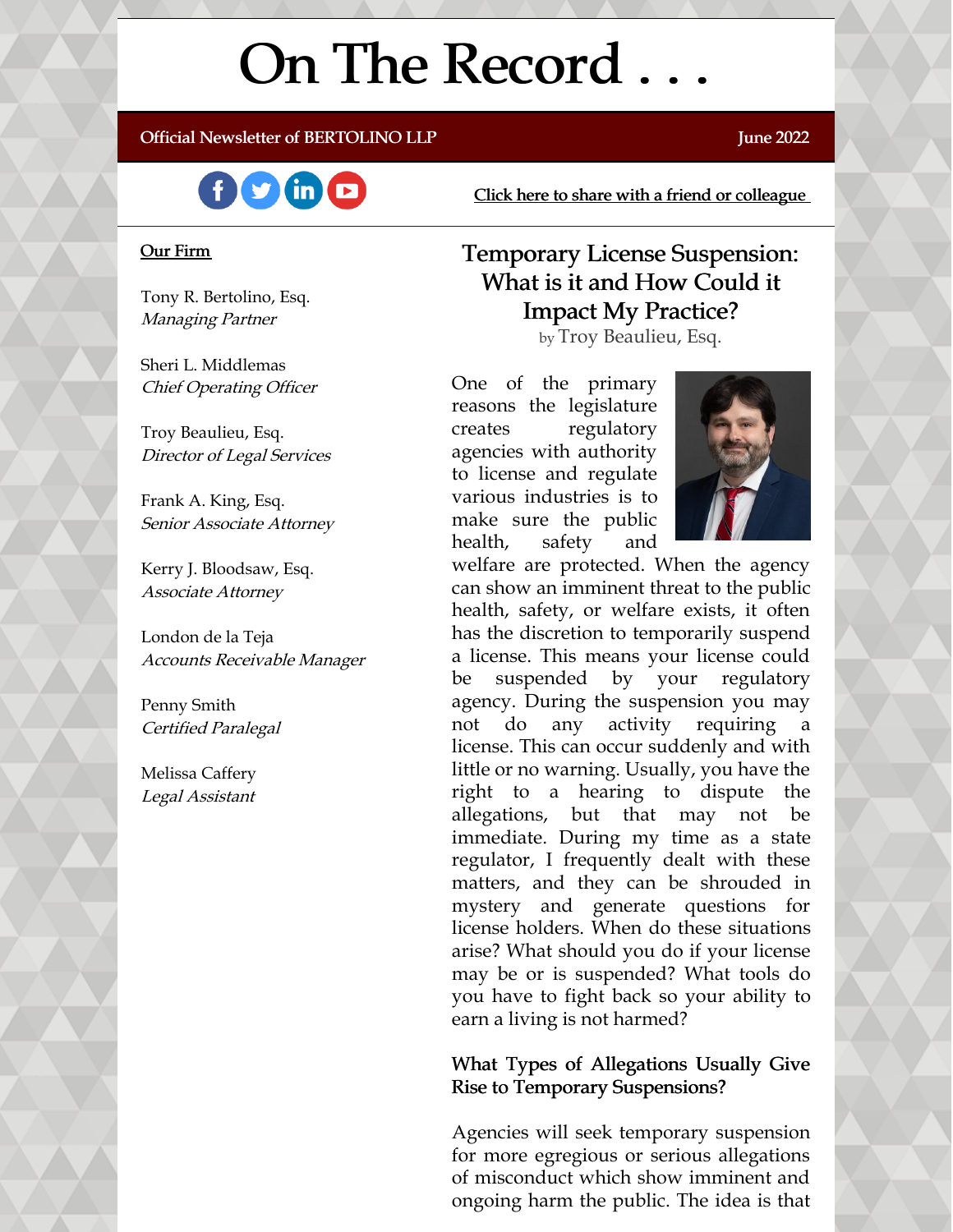the wrongdoing at issue is so serious and continuing that immediate action is needed or the public will suffer immediate harm. The agency is therefore justified in temporarily halting one's ability to practice to protect the public. Minor or technical noncompliance allegations that do not suggest an ongoing and imminent threat to the public will usually not meet the legal standards for temporary suspension. These situations may involve claims that ethical standards were breached, records were falsified, significant financial improprieties were perpetrated, some form of fraud or other criminal conduct has occurred or that clients of the license holder are being immediately and significantly harmed by the license holder's continued practice. Many times, this may be the result of allegations of drug or alcohol abuse or mental health concerns that implicate the license holder's ability to meet significant client obligations. All these scenarios speak to the overarching concept of public health, safety, or welfare.

### What is the Typical Agency Authority to Suspend a License Temporarily?

State agencies must have statutory authority to temporarily suspend a license. Usually that legislative authorization is found in their enabling statute. Details for this process varies with each agency so it's important to look at the specific law for your regulator to determine your rights, the process is and how best to defend your livelihood. Those details are often found in the agency's rules which will address the process. Some agencies give you the chance to participate in the temporary suspension hearing and others force you to wait and make your case in front of the State Office of Administrative Hearings or in some other forum later. Most agency statutes do require the regulator to expedite cases involving temporary suspension because the ability to earn a living has been impacted without the opportunity to fight the accusations.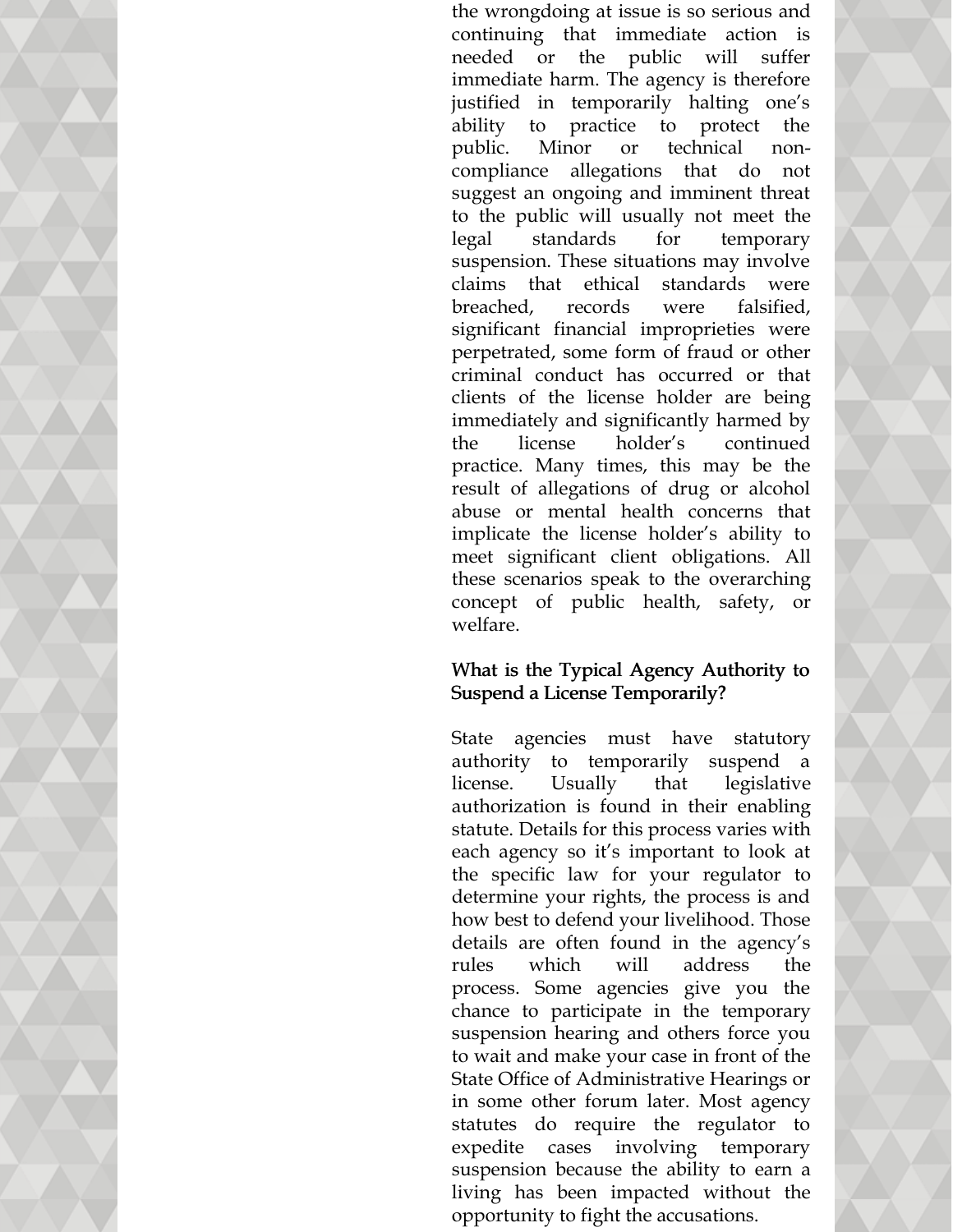What Should you Do if you Become Aware of a Temporary License Suspension?

1. Get legal counsel immediately -- You should immediately contact an attorney who specializes in license defense work. This area of the law is unique, and the specific laws vary amongst agencies. When you retain an attorney, it will typically be under tight timeframes and move quickly. Make sure to have the relevant information ready for your attorney. You will need to be flexible with your schedule so the attorney can consult with you and may need you available to testify.

2. Comply with any Board Order – If the agency has issued an order suspending your license its important that you do not violate that order. Failing to comply could be independent grounds for discipline (even if you were unjustly suspended). It could also expose you to criminal liability by engaging in licensed activity when you have no authorization to practice. Many agencies make it a criminal offense.

### How Might your Lawyer Assist you in Fighting Back Against a Temporary Suspension?

Different options may be available to combat temporary suspension your license or to get the suspension lifted if one is already in place. Talk with your lawyer about your options. Below are several possibilities:

1. Participate in the Temporary Suspension Hearing -- If the agency has not yet suspended the license, you may be able to participate in the temporary suspension hearing.

2. File suit in the Judicial Courts to obtain a temporary restraining order injunction – A temporary restraining order or injunction is a court order requiring someone to do or refrain from doing something. Your attorney may be able to file a lawsuit and ask the court to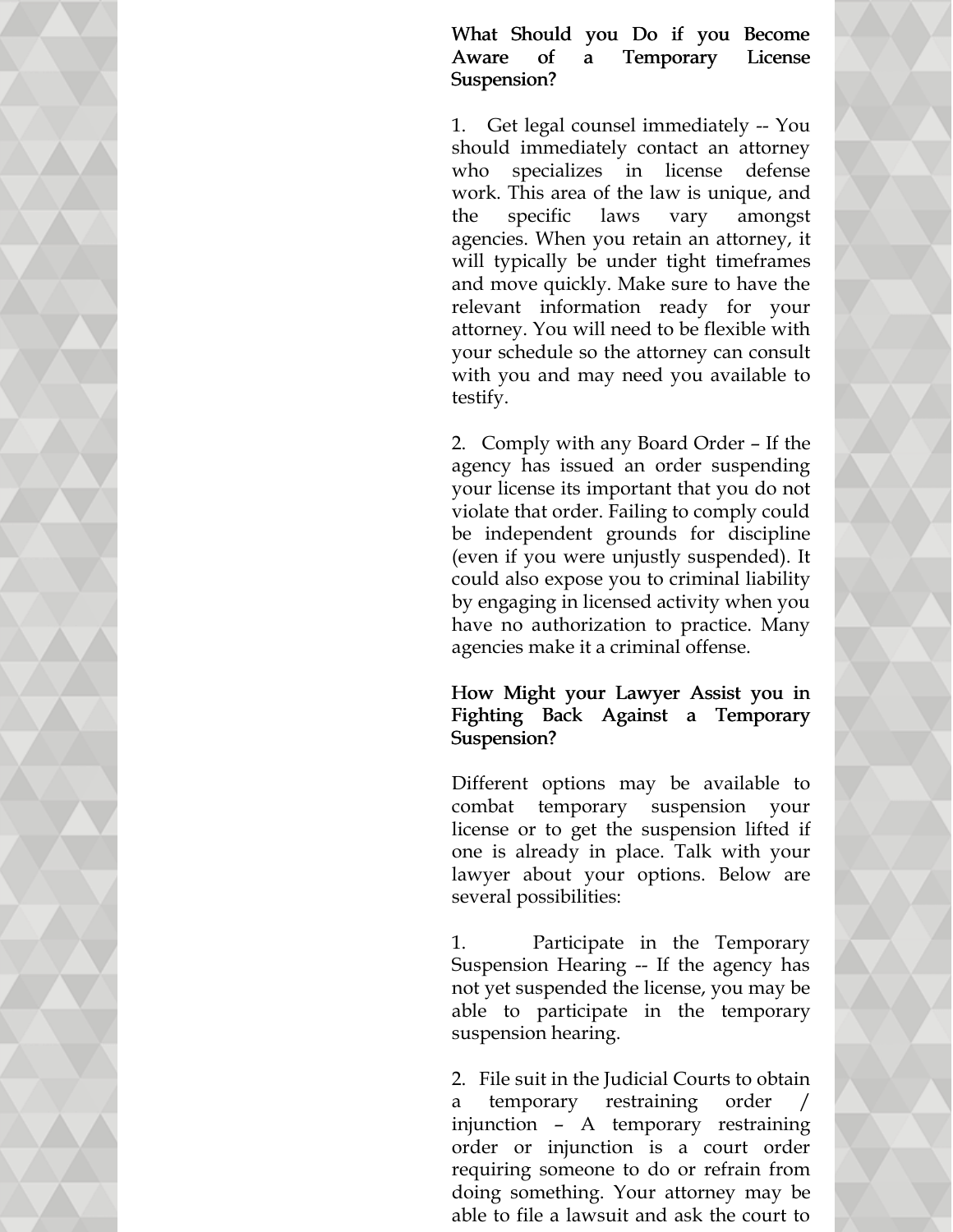issue a temporary restraining order or injunction to prevent the agency from suspending you or lift a suspension already in place. Typically you must show that you will suffer immediate harm that cannot be fixed later if the court does not issue the injunction. For example, you might loose key contracts or clients that cannot be reacquired later if suspended or the agency may not have followed the law in issuing the suspension. Using this tool usually requires attending a hearing and making argument to a judge. Your lawyer may need you to provide testimony.

3. Expedite a hearing on the case before the State Office of Administrative Hearings – Your due process rights entitle you to a hearing to show why you did not violate the law. However, that can be some time after the agency temporarily suspends your license. Unlike the temporary suspension process, which is usually overseen by a panel of Board members or agency staff who vote on whether to suspend a license, the contested case hearing at SOAH is managed by a neutral administrative law judge. This person does not work with the agency and may be better suited to independently assessing the evidence. Your lawyer may be able to use laws that require accelerating the timeframe for hearings where a temporary suspension has taken place. Sometimes the law provides a hearing to address whether the suspension continue pending the full trial.

4. Contact your state legislators' offices and place pressure on the agency – Sometimes contact from your state legislator's office about process improprieties or inequities help the agency reevaluate the appropriateness of a suspension. This can be used in tandem with our courtroom-oriented tools.

5. Agreed Cease and Desist or Limitations on Scope of Practice – Sometimes through negotiation, your attorney can reach an agreement where you will refrain from certain activities but retain an active license. This is a tool that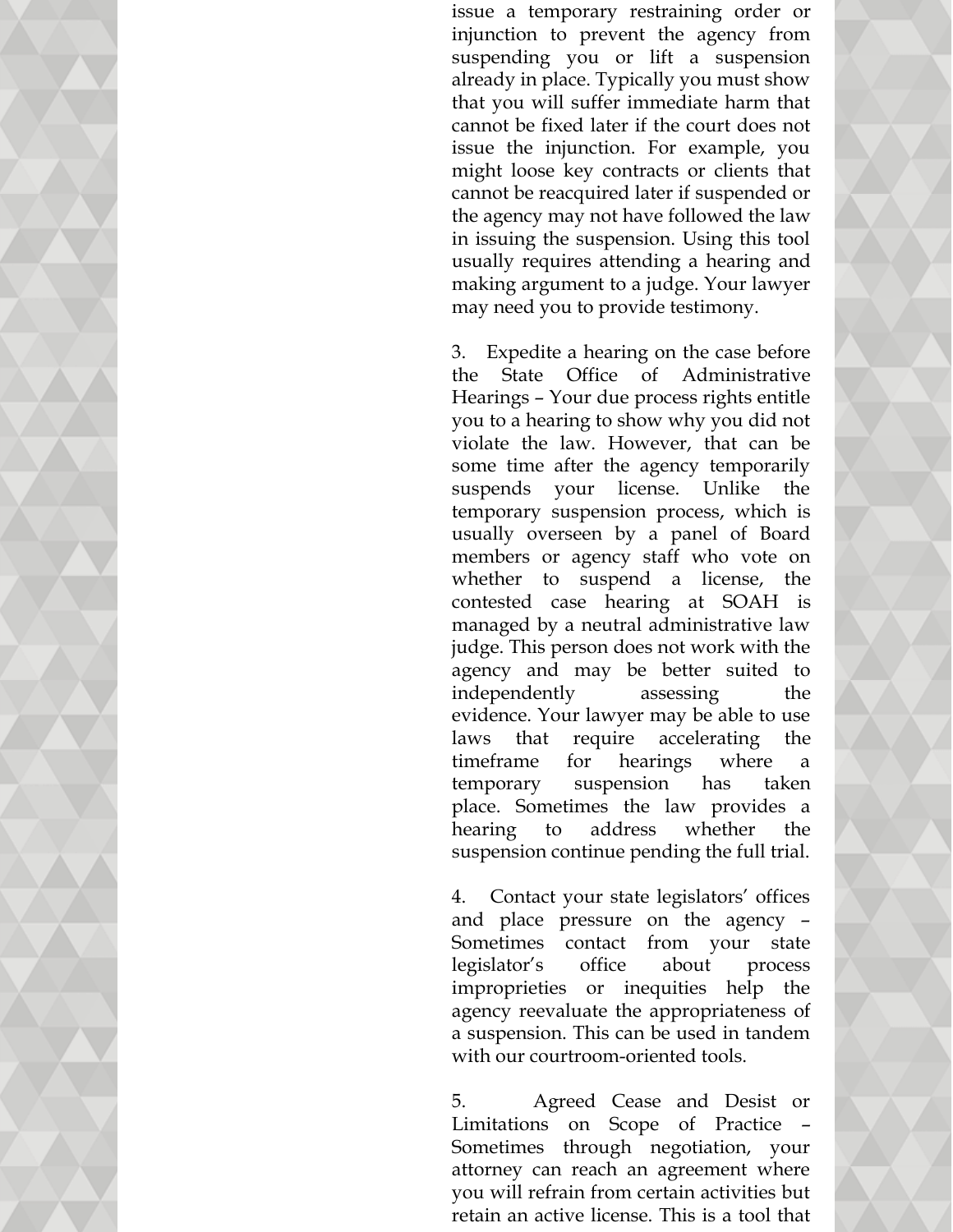can sometimes generate a "win-win" result where the agency gets what it needs during pendency of your case, but your license is not suspended.

# Employee Spotlight



Meet Sean Reilly, Summer Associate with Bertolino Law Firm

As a summer associate, Mr. Reilly is responsible for assisting the firm's attorneys with meeting clients' legal needs.

Sean is a student at the University of Texas School of Law where he competes on the Interscholastic Mock Trial team and in intramural moot court tournaments. In 2020, Sean graduated from the University of Texas at Austin as a liberal arts honors student and received a bachelor's degree in economics and humanities, earning honors and special honors respectively. While an undergraduate, Sean was a cheerleader on the official University of Texas Spirit Program. As a cheerleader, Sean had the privilege of being on the field of DKR during home football games and being on the court of the Frank Erwin Center during home basketball games.

In his free time, Sean can be found cheering on either the Longhorns or Liverpool F.C., listening to podcasts, or playing video games.

Click here for more of Team [BERTOLINO](https://www.belolaw.com/about/)

### Client Survey: Your Opinion Matters

Bertolino LLP strives to be a 100%client-centered law firm. Each month, we pose a quick, client-focused survey in this section of our newsletter. We asked our clients to please assist us by taking this survey, as your feedback is essential in our on-going efforts to deliver an amazing client experience.

Clients, to what extent do you agree with the following statement:

I am very satisfied with the information I receive about my case matter.

| Strongly agree             | <b>Select</b> |
|----------------------------|---------------|
| Agree                      | <b>Select</b> |
| Neither agree nor disagree | <b>Select</b> |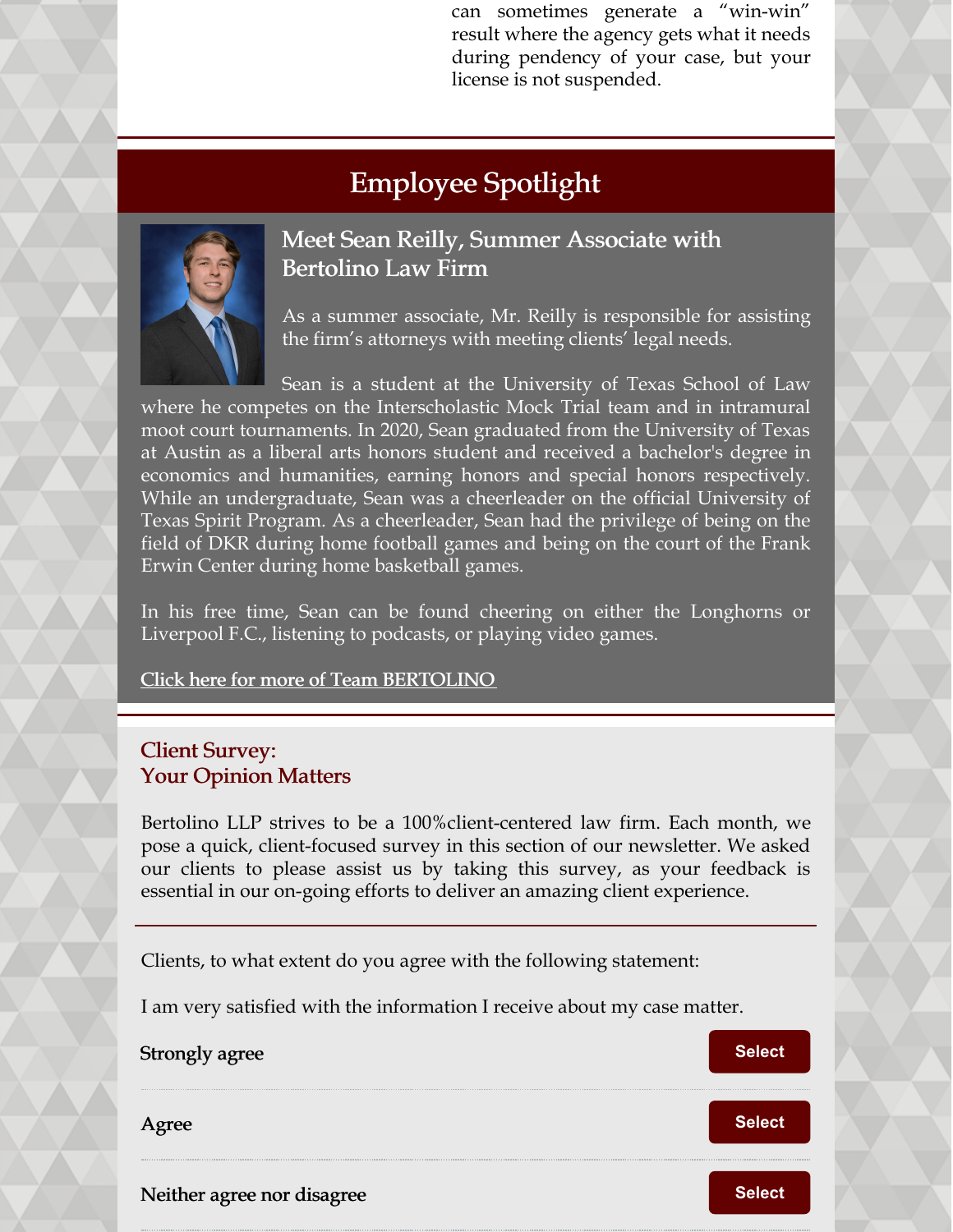

## Hallmark Achievements

### SW v. GD et al

Facts: Our client, GD, hired Bertolino Law Firm to defend him in an appeal concerning a patient's civil malpractice claim in connection with dental work our client performed. The firm represented GD in the trial court, and we won the case at the summary judgment stage based on several argument, but the patient appealed.



Outcome: The firm submitted a brief to the court of appeals explaining why the trial court judgment was correct. While preparing the brief, we recognized a misstep the other side made by failing to address a key aspect of the trial court's judgment. We successfully argued that because this issue was not addressed, the court of appeals should decide the case in our client's favor without considering the other side's legal arguments. As a result of this waiver argument, the court of appeals immediately ruled in our client's favor, and our client did not have to continue with a lengthy legal proceeding that could have gone on for another year.



### Texas State Board of Dental Examiners v. KH

Facts: Dentist KH hired the firm to respond to a complaint filed with Texas State Board of Dental Examiners regarding an alleged Minimum Standard of Care violation of not maintaining a written informed consent signed by the patient. The firm researched the facts of the case and found out that the Complainant was

not the patient, but an ex-fiancée who did not want to pay for the dental procedure after they broke up. The firm sent a Response to the TSBDE Preliminary Investigation of Client with attached exhibits containing complete patient records that showed successful dental treatment and pointed out that the Board had no jurisdiction over a third-party complaint regarding a fee dispute.

Outcome: After the Response and Exhibits were received by the TSBDE, HK's matter went through the standard process. Based on the Response and Exhibits, the TSBDE voted to close HK's matter without any sanction on his license and kept confidential the details of the investigation from the public.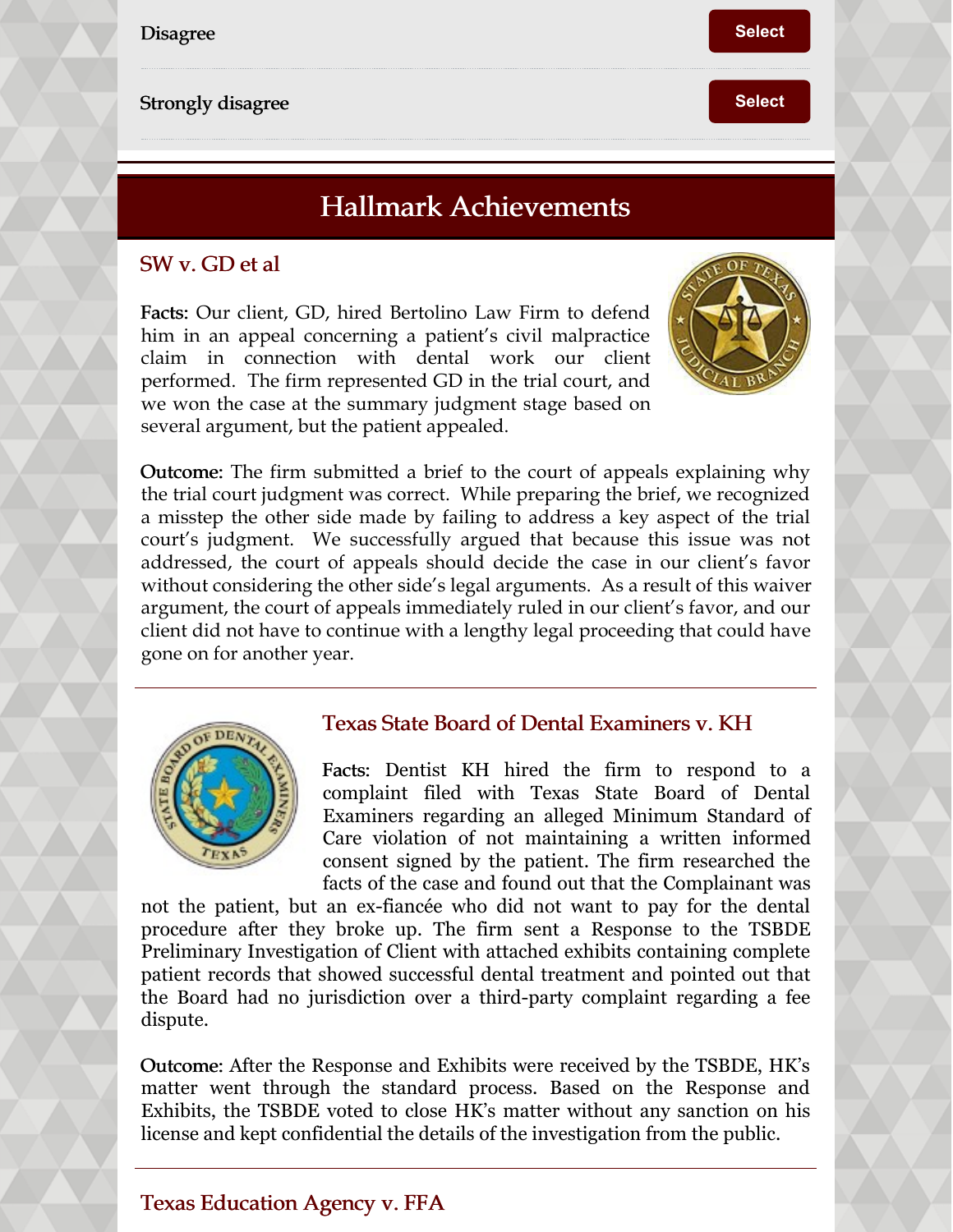Facts: Our client FFA, hired firm to assist her in responding to a notice of investigation filed by TEA alleging that FFA abandoned her teaching contract. The investigation stemmed from FFA's resignation in February of 2022. She resigned in the middle of her contract due to a change in circumstance. Her mother, who took care of her



children while she was at school, contracted COVID in January of 2022 and after contracting the virus was unable to fully recover. She therefore advised FFA that she could no longer watch her children. Due to this abrupt change in circumstance, FFA resigned without notice.

Outcome: After consultation with FFA, BERTOLINO LLP, submitted a response to the allegations. Within the response we argued that FFA did not violate any code section related to contract abandonment because she had cause to resign. We argued that her lack of childcare was an immediate need that arose after the time that she signed her contract. We provided witness statements from her mother and her mother's physician as well as documentation of her positive COVID results and her urgent care records. After analysis of the response and consultation with TEA staff, TEA dismissed the complaint and closed the investigation.



### Texas Medical Board v. IM

Facts: Our client IM, hired firm to assist him in responding to a complaint filed against him by TMB. The complaint alleged that he was aiding and abetting nonmedical staff in the practice of medicine at the medical spa where he worked as medical director. There was video evidence of a nonmedical employee injecting a substance into a patient's

face and lips. There were further allegations that he was not conducting appropriate physician- patient visits and that he was not qualified to perform certain procedures.

Outcome: During an informal conference in front of a board panel, BERTOLINO LLP, argued that IM did not aid or abet anyone in the practice of medicine. We explained that the video was created without IM's consent or knowledge. That the injector in the video was the CEO of the medical spa and the patient was the spa's marketing director. We provided a statement from them that the video was meant for marketing and advertising purposes, and nothing was actually injected into the patient. Further, we provided a witness statement that corroborated IM's statements regarding what he allowed nursing staff to do during patient visits and records of his past training in certain procedures. After the conference, the board dismissed the complaint and closed the matter.

## Side Bar ...

Did you know that Bertolino LLP provides free presentations to trade groups and professional associations?